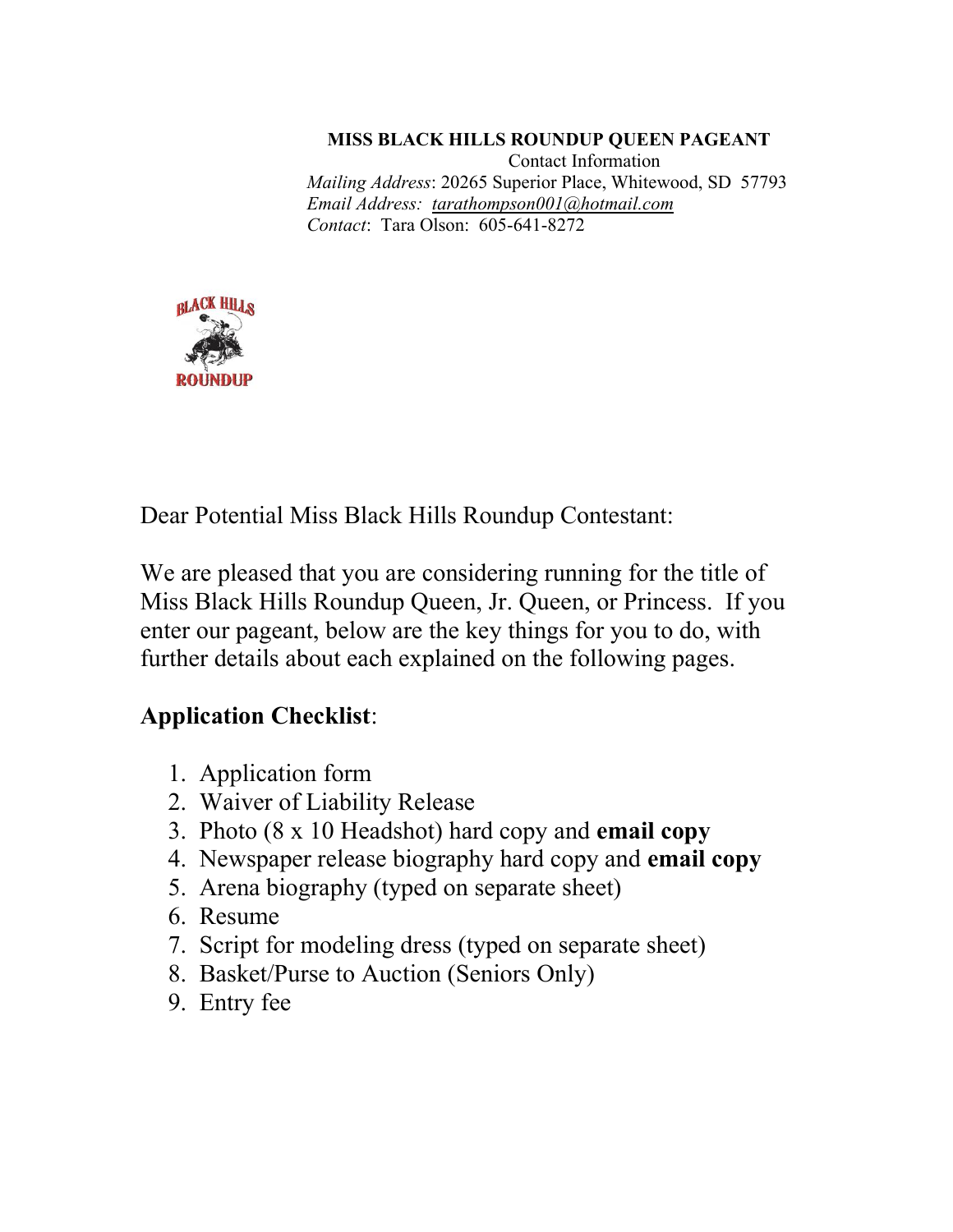Application entry deadline date is June 1, 2022 to make printed publications. Late entry fee add \$50.

All application information must be in one packet when returned to Miss Black Hills Roundup Committee.



## **Application Form:**

**MISS BLACK HILLS ROUNDUP QUEEN PAGEANT: JUNE 29, 2022 CORONATION: JUNE 30, 2022 APPLICATION DEADLINE: JUNE 1, 2022**

| $\Box$ Senior age 18 to 26 |  |
|----------------------------|--|
|                            |  |

| $\Box$ Junior-age 13 to 17 |  |  |
|----------------------------|--|--|
|                            |  |  |

 $\Box$  Princess-age 12 & under

*(your age as of JANUARY 1, 2022)*

NAME: \_\_\_\_\_\_\_\_\_\_\_\_\_\_\_\_\_\_\_\_\_\_\_\_\_\_\_\_\_\_\_\_\_\_\_\_\_\_

ADDRESS:\_\_\_\_\_\_\_\_\_\_\_\_\_\_\_\_\_\_\_\_\_\_\_\_\_\_\_\_\_\_\_\_\_\_\_\_\_

 $\text{EMAIL:}\quad$ 

AGE:\_\_\_\_\_\_\_\_\_DATE of BIRTH:\_\_\_\_\_\_\_\_\_\_\_\_\_\_\_\_\_\_\_

PHONE NUMBER: \_\_\_\_\_\_\_\_\_\_\_\_\_\_\_\_\_\_\_\_\_\_\_\_\_\_\_\_\_\_\_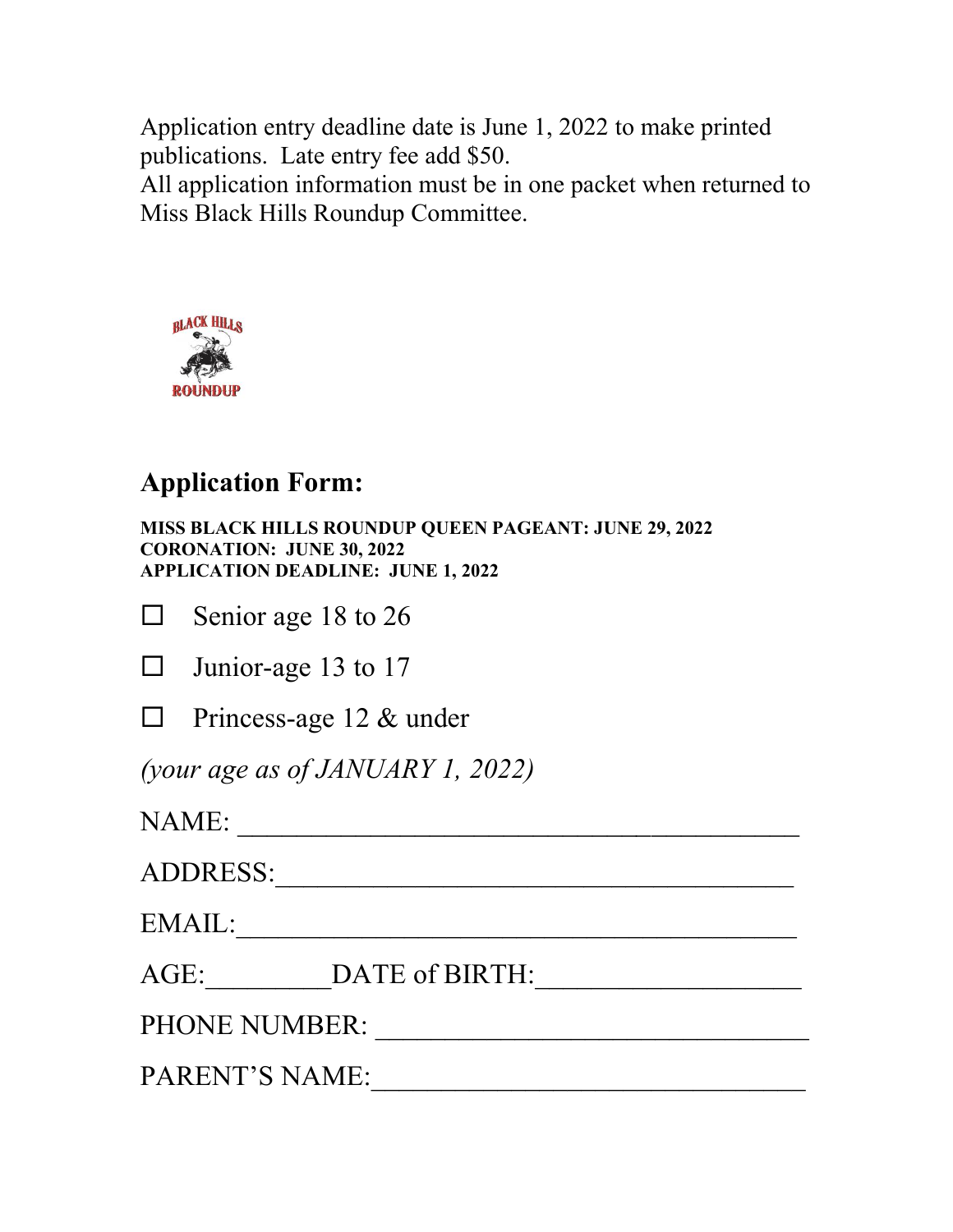# PARENT'S PHONE:

## SPONSOR'S NAME:

#### **Additional Information for application:**

**Senior**, you will need to send by email:

\* 8 x 10 color glamour photo, email & hard copy

\*150 to 180 word newspaper release biography

\* short arena biography

\* formal one page resume of your choice

\* script describing your modeling dress as commentary

\* typed list of items in your basket/purse to sell at Kickoff Party (may bring list to check-in)

\* \$95.00 entry fee-check or money order made out to Miss Black Hills Roundup (MBHR) Queen Pageant.

**Junior**, you will need to email:

\* 8 x 10 color glamour photo

\*150 to 180 word newspaper release biography

\* short arena biography

\* formal one page resume of your choice

\* script describing your modeling dress as commentary

\* \$65.00 entry fee- check or money order made out to Miss Black Hills

Roundup (MBHR) Queen Pageant.

**Princess**, you will need to email:

\* 8 x 10 color glamour photo

\* biography about yourself, no specified length, for newspaper release

\* short arena biography

\* script describing your modeling dress as commentary

\* \$45.00 entry fee- check or money order made out to Miss Black Hills Roundup (MBHR) Queen Pageant.

Send forms, photos  $\&$  all additional information by email. If you have **any questions**, please call Tara at: 605-641-8272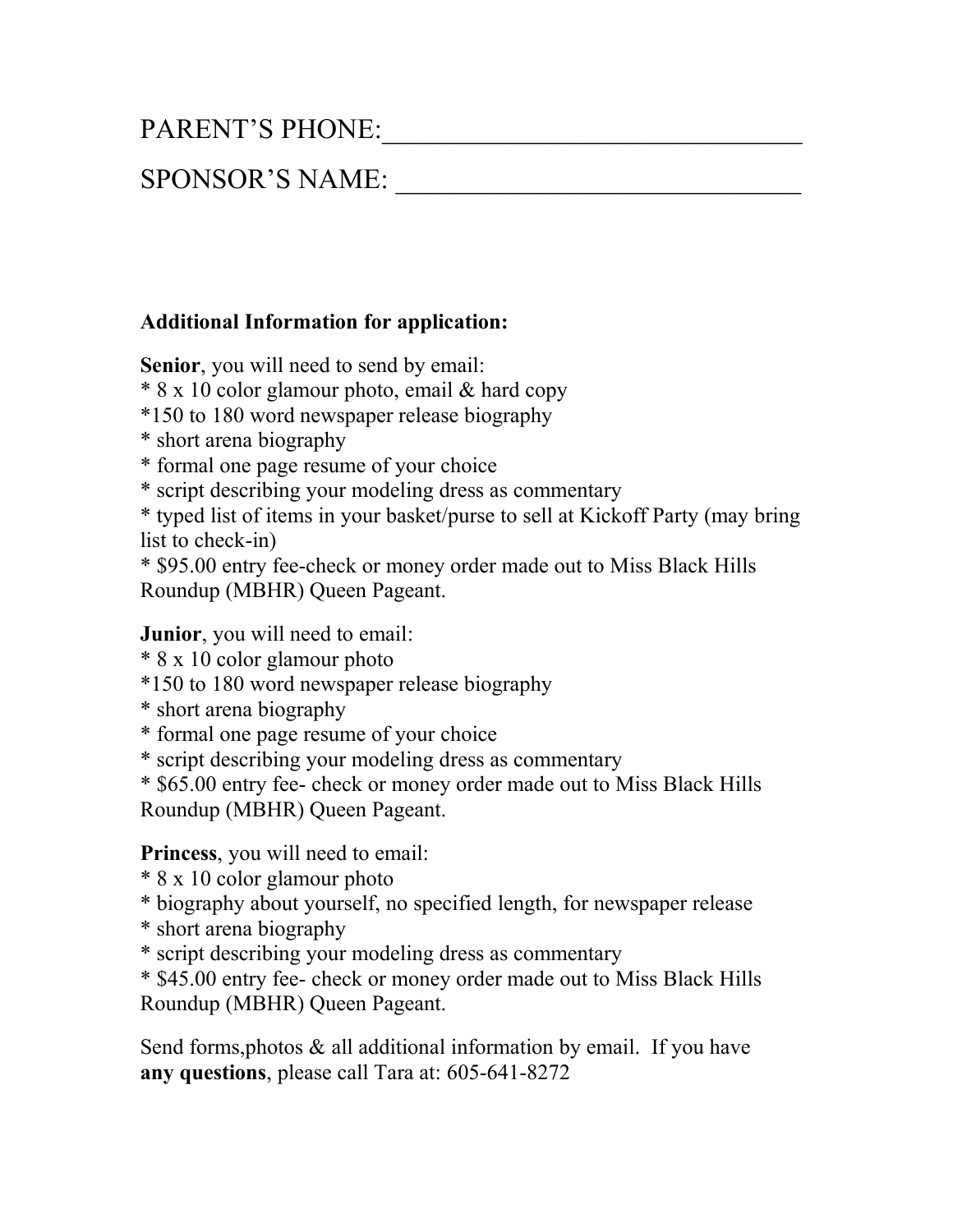

## **Wavier for Miss Black Hills Roundup Queen Pageant**

HORSEMANSHIP AND RELATED ACTIVITIES ASSOCIATED WITH THE MISS BLACK HILLS ROUNDUP QUEEN PAGEANT RELEASE ASSUMPTION OF RISK AND INDEMNITY AGREEMENT

"I, the undersigned, represent that I am medically fit to participate in this event. In consideration of you accepting my entry, I, intending to be legally bound, do hereby for myself, my heirs, executors and administrators waive and release forever all rights and claims or damages I may accrue against all persons and agencies involved with promoting the Miss Black Hills Roundup Queen Pageant and any and all activities related to the Miss Black Hills Roundup Queen Pageant. Further, I hereby grant full permission to any and all the forgoing to use any photographs, video tapings, or other recordings of the competition for any purpose whatsoever.

| Signature of Participant |  |
|--------------------------|--|
|                          |  |

### **MINOR RELEASE**

We have read this document; we understand it is a full release forever of all rights, claims or damages. We appreciate and assume all risks inherent in the Miss Black Hills Roundup Queen Pageant horsemanship and all other activities that are related. Further, we grant full permission to all photographs, videos or recordings of the competition for any purpose whatsoever. Same as above.

Date:

Signature of Legal Guardian Signature of Minor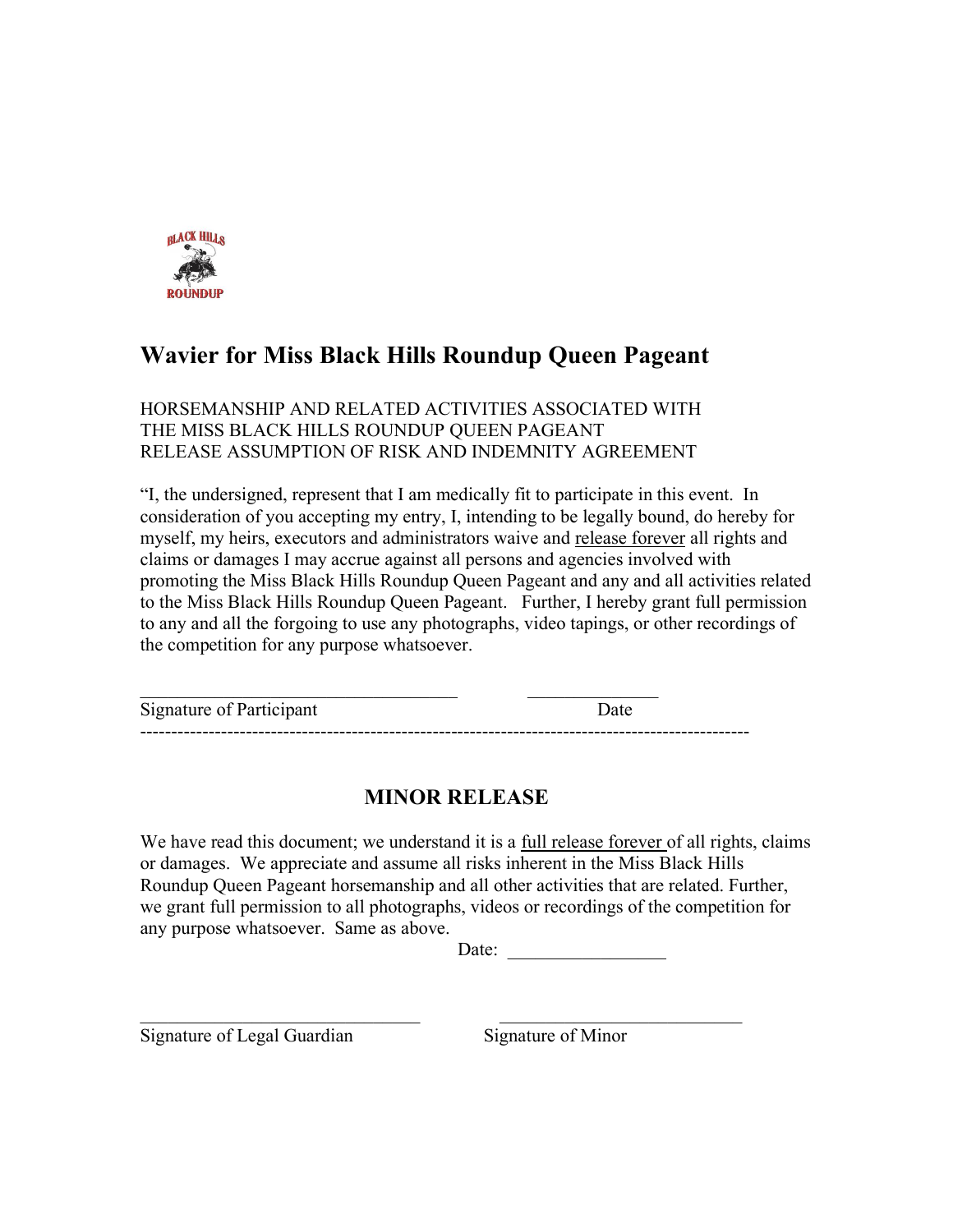

## **Miss Black Hills Roundup Pageant on June 29, 2022 Christian Life Center, Belle Fourche, SD Coronation on June 30, 2022**

#### **Schedule: June 29, 2022**

| 8:30-9:00 am:<br>9:00-9:30 am:      | Check-in & Contestant Photos for MBHR Photogenic<br>Judges meeting                                                                                              |  |
|-------------------------------------|-----------------------------------------------------------------------------------------------------------------------------------------------------------------|--|
|                                     | *9:30-12:00 Fashion Show/Speeches is open to the public at Christian Life                                                                                       |  |
| <b>Center</b>                       |                                                                                                                                                                 |  |
| 9:30-10:30 am:                      | Welcome, Queen Introductions/Fashion Forward Style Show                                                                                                         |  |
| 10:40-11:30 am:                     | Modeling & Impromptu Speeches                                                                                                                                   |  |
| $11:30-12:00$ pm:                   | Media Interviews for Sr. Contestants                                                                                                                            |  |
| 12:00-2:00 pm:                      | Lunch for contestants, Personal Interviews & Judging of Photos                                                                                                  |  |
|                                     | *3:00 Horsemanship is open to the public at Black Hill Roundup Grounds                                                                                          |  |
| $3:00 \text{ pm}$                   | Horsemanship-Black Hills Roundup Grounds                                                                                                                        |  |
| $6:00 \text{ pm}$                   | Black Hills Roundup Sponsor Kickoff Party, Roundup<br>Grounds. Sr. contestants will be selling their basket.<br>*All Contestants and their parents are welcome. |  |
| June 30, 2022                       |                                                                                                                                                                 |  |
| $5:00 \text{ pm}$                   | Meet at the Black Hills Roundup Grounds                                                                                                                         |  |
| $5:30 \text{ pm}$                   | Free Community Supper (contestants do not need ranch<br>rodeo tickets, Parents will need tickets)                                                               |  |
| 5:45 pm                             | Mutton Busting begins (contestants meet at arena)                                                                                                               |  |
| After Mutton Busting Coronation of: |                                                                                                                                                                 |  |
|                                     | Miss Black Hills Roundup Princess;                                                                                                                              |  |